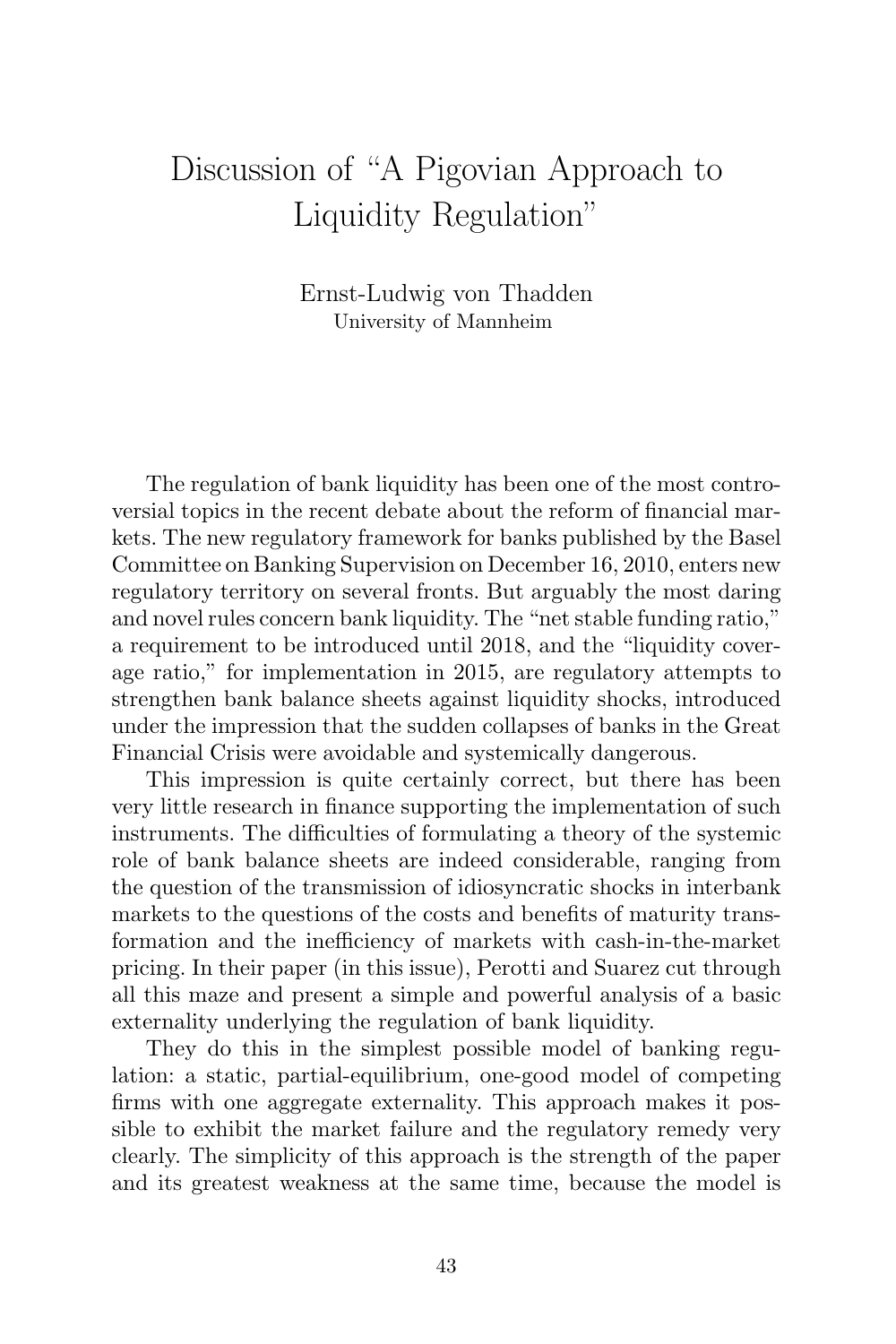tailored to understand exactly the question it is supposed to highlight. This is very economical, but it makes it difficult to evaluate how other aspects of banking and financial markets interfere with banking liquidity and why the regulation of banking liquidity may, after all, be such a complicated and controversial problem.

To see the argument, one can consider the following model (which simplifies some of the math in the paper, such as replacing integrals with sums, without changing anything of the substance). There are  $n$  banks, with weights  $p_i$  that reflect size or systemic importance. Bank *i* creates an expected net present value (NPV) of  $v_i(x_i, X)$ , To see the argument, one can consider the following model<br>simplifies some of the math in the paper, such as replacing in<br>with sums, without changing anything of the substance). Th<br>n banks, with weights  $p_i$  that reflect s n  $i=1$  $p_ix_i$  is aggregate short-term borrowing. The crucial assumptions are that

$$
\frac{\partial v_i}{\partial X} < 0 \text{ and } \frac{\partial^2 v_i}{\partial x_i \partial X} < 0,\tag{1}
$$

i.e., that aggregate short-term borrowing reduces expected individual bank value overall and at the margin. The main specification given for this reduced form is

$$
v_i(x_i, X) = \pi_i(x_i) - \varepsilon_i(x_i)c(X), \qquad (2)
$$

where  $\pi_i$  is bank value in the absence of crises,  $\varepsilon_i$  the probability that bank  $i$  is affected by a crisis, and  $c$  the expected cost of a crisis for a single bank.

In a competitive equilibrium, each bank chooses its short-term borrowing  $x_i^e$  to maximize its expected NPV, taking aggregate borrowing  $X^e$  as given. Under the appropriate concavity and boundary assumptions, this yields the first-order conditions  $\begin{array}{c} \text{, each} \\ \text{preted} \\ \text{propprop} \\ \text{-order} \\ \frac{e}{i}, X^e \end{array}$ 

$$
\frac{\partial}{\partial x_i} v_i(x_i^e, X^e) = 0 \tag{3}
$$

that characterize the equilibrium.

A social planner, on the other hand, will choose borrowing levels  $x_i^*$  that take the aggregate externality into account, which yields the first-order conditions i equilibrium.<br>
on the other hand, will choose<br>
egate externality into account<br>  $\chi_i^*$ ,  $X^*$ ) +  $\sum p_j \frac{\partial}{\partial Y} v_j(x_j^*, X^*)$ 

$$
\frac{\partial}{\partial x_i} v_i(x_i^*, X^*) + \sum_j p_j \frac{\partial}{\partial X} v_j(x_j^*, X^*) = 0.
$$
 (4)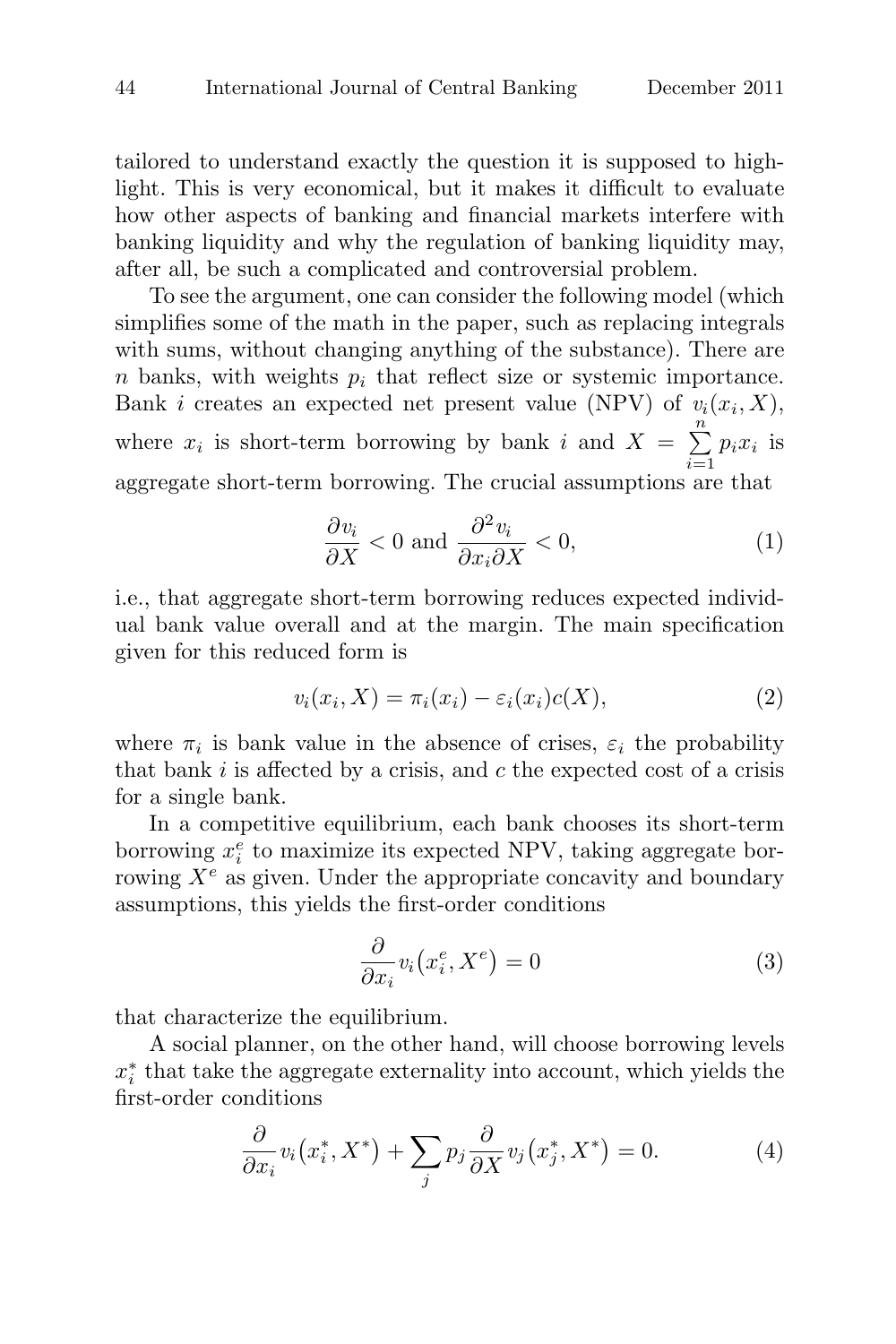By assumption 1, these conditions imply that  $X^* \leq X^e$ , hence that the competitive equilibrium involves too much short-term borrowing.

As in basic public finance, it is then simple to see that a linear (Pigovian) tax on short-term borrowing, to the tune of ves to<br>simple<br>to the<br> $\stackrel{*}{i}, X^*$ )

$$
\tau^* = -\sum_j p_j \frac{\partial}{\partial X} v_j(x_j^*, X^*),\tag{5}
$$

perfectly aligns public and private incentives in equilibrium and thus achieves the socially optimal level of short-term borrowing at each bank. Furthermore, it can be seen easily that a quantity regulation of the sort

$$
x_i \le \bar{x},\tag{6}
$$

while generating the optimal aggregate borrowing level  $X^*$ , cannot restore first-best efficiency, because it would shift short-term borrowing from banks with a high marginal product to those with a low marginal product.

This brief account is a fairly complete summary of two-thirds of the analysis in the paper. Much of the value of the paper lies in the remaining third of the analysis, which applies the above simple model to several issues that are of central concern to bank regulators.

First, the authors discuss the "liquidity coverage ratio" of Basel III. This requirement can be modeled as requiring banks to hold a certain fraction  $\phi$  of their short-term borrowing in liquid assets instead of investing it in (hopefully) positive-NPV projects. Holding an amount  $m_i$  in such liquid assets involves a cost of  $\delta_i m_i$ , which is the difference between the bank's borrowing rate and the safe rate at which it can hold the liquid asset. The bank's objective function then becomes at which it can<br>then becomes<br>where  $\hat{X} = \sum^{n}$ 

$$
v_i(x_i - m_i, \hat{X}) - \delta_i m_i, \tag{7}
$$

n  $i=1$  $p_i(x_i - m_i)$ . The bank maximizes (7) under the constraint  $\phi x_i \leq m_i$ , taking  $\hat{X}$  as given. Although the liquidity coverage requirement is formally similar to imposing a tax rate  $\tau_i = \frac{\delta_i \phi}{1-\phi}$ , it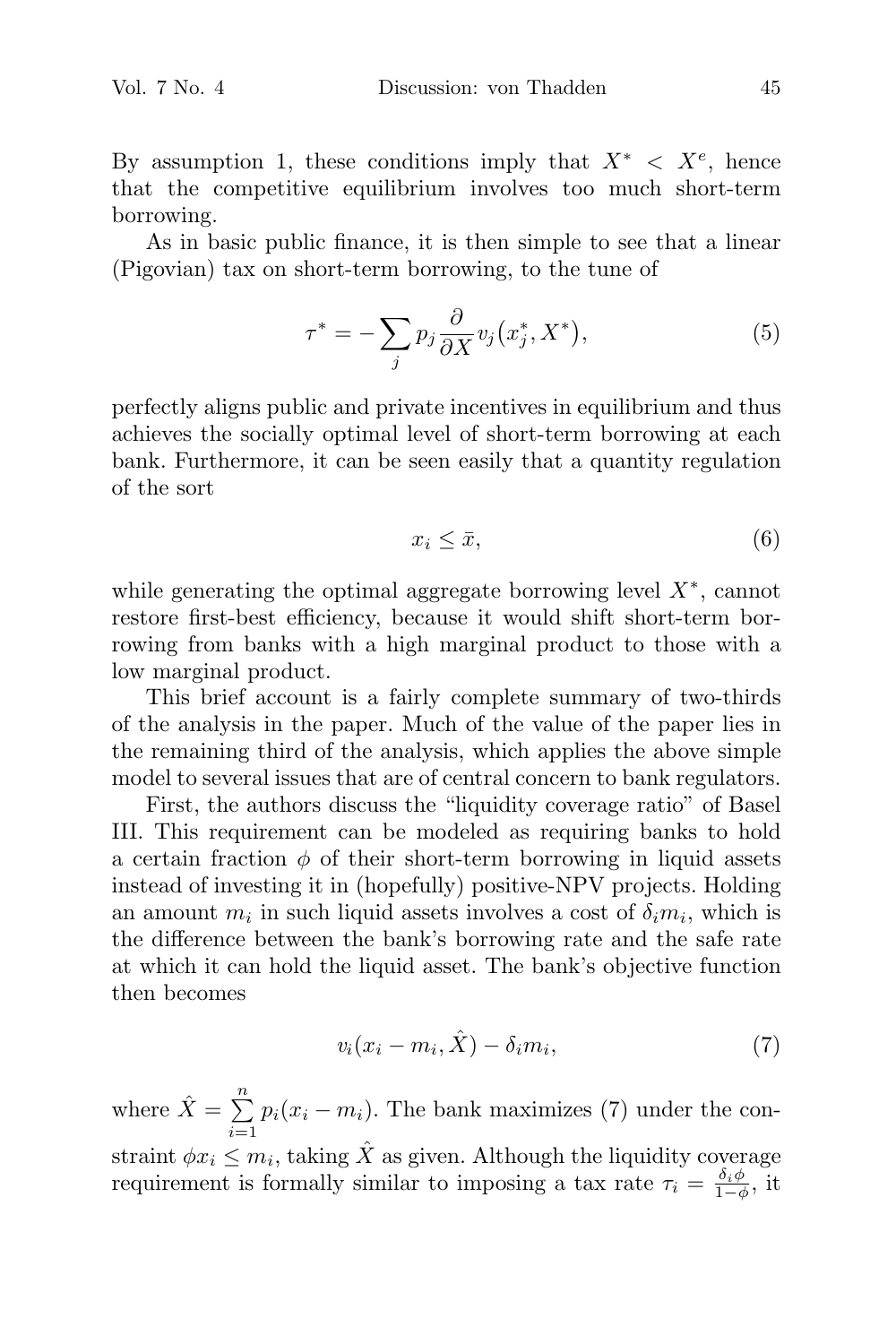is not difficult to see that the resulting equilibrium allocation is not first-best, even if the induced tax rate is set to the first-best level  $\tau_i^*$ , because it involves a deadweight loss of  $\tau_i^* X^*$  (proposition 6).

The second extension of the paper is a simple model of moral hazard. Moral hazard is modeled as an exogenous propensity to borrow at the expense of outside stakeholders, such as the deposit insurer. This propensity is measured by a parameter  $\theta$  that modifies the special objective function (2) as follows:

$$
v_i(x_i, X, \theta) = \pi_i(x_i) - (1 - \theta)\varepsilon_i(x_i)c(X).
$$
\n(8)

Hence, a type  $\theta$  bank ignores a fraction  $\theta$  of the expected losses it generates. If there is unobservable heterogeneity in  $\theta$ , a Pigovian tax no longer achieves first-best, because the tax rate would have to condition on  $\theta$ . However, if  $\theta$  is the only source of unobserved heterogeneity—that is, if all  $v_i$  are identical—then the quantity restriction (6) achieves the first-best. This is straightforward, because now the first-best borrowing amount  $x_i^{**}$  is the same for all banks, which the regulator can simply impose as an upper limit (that will of course be attained).

The baseline model and the second extension therefore represent two extremes in which two extreme forms of regulation are optimal. In the baseline model, a price regulation (via linear taxes) is optimal; in the second extension, a quantity regulation is optimal. The optimal regulation in the general case, with unobserved heterogeneity in bank profitability and bank propensity to moral hazard, is an open issue. As the authors conjecture in the introduction, it may follow a similar trade-off as the classic analysis of Weitzman (1974).

The model is simple and exhibits an important externality in banking very clearly. Yet, by focusing on short-term borrowing as the sole source of bank funding, it oversimplifies and makes it difficult to interpret the results in terms of regulatory recommendations. Clearly, banks are funded through a variety of liabilities, not just short-term debt. Incidentally, deposits, which are a classical form of very short-term borrowing, have proven to be a highly reliable source of funding in the recent crisis. But more importantly, bank value is created also by long-term borrowing or equity, two elements that are also absent from the reduced-form profit functions (2) and (8). In these formulations, any interference with short-term borrowing  $x_i$ automatically impacts the bank's asset side, because there is nothing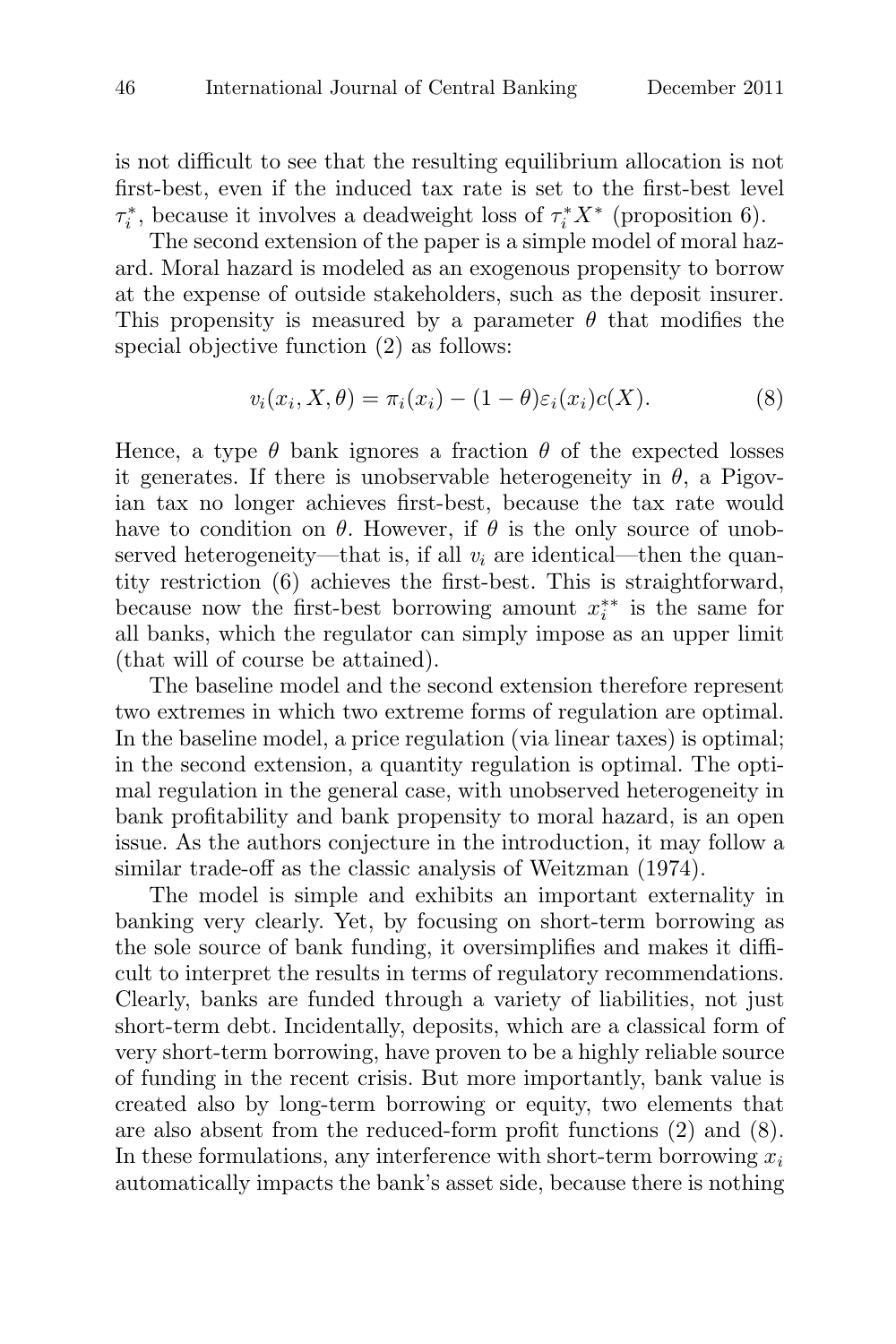else to fund the assets. Regulation in practice, of course, does not necessarily aim at the asset side, but rather tries to make sure that assets are funded through a more resilient liability structure.

To see this issue more clearly, consider the following simplified bank balance sheet:

| $m$ liquid assets | $d$ deposits<br>$\vert x \vert$ short-term market funding<br>productive assets $\begin{bmatrix} b & \text{long-term borrowing} \end{bmatrix}$<br>$e$ equity |
|-------------------|-------------------------------------------------------------------------------------------------------------------------------------------------------------|
|                   |                                                                                                                                                             |

A regulation such as the net stable funding ratio of Basel III does not primarily intend to influence  $y$ , but targets the bank's potential maturity mismatch by relating  $b$  and  $e$  to  $y$ . Short-term borrowing  $x$  may be used by the bank as an instrument to achieve a net stable funding objective, but  $x$  is not mechanically targeted by this type of regulation, as the present paper assumes.

This immediately raises the next question: why do banks use short-term funding and what types of short-term funding are used in what way in the value-creation process? Clearly, maturity transformation is the central feature of short-term borrowing and of significant economic benefit. As argued by Diamond and Dybvig (1983) for the case of commercial banking and by Martin, Skeie, and von Thadden (2010) for the case of dealers and investment banks, short-term borrowing can be a viable source for long-term value creation. By limiting the use of short-term market finance, regulators can improve the stability of banks (Martin, Skeie, and von Thadden 2010), but this will have consequences for the amount of maturity transformation banks can provide. Is there a stability-profitability trade-off? The present paper yields an unambiguously positive answer to this question, because the trade-off is hard-wired into the objective function (2). It would be interesting to see whether such an assumption can be microfounded by a more detailed model.

Similarly, the assumption about the impact of aggregate borrowing in (1) is a rather extreme one. According to this assumption, aggregate borrowing reduces expected bank profitability and marginal expected profitability at the bank level. This assumption is not very plausible in "good" times (which is in line with the authors' thinking), but whether the possible negative impact in "bad" times is as dominant as the authors assume depends on the functioning or